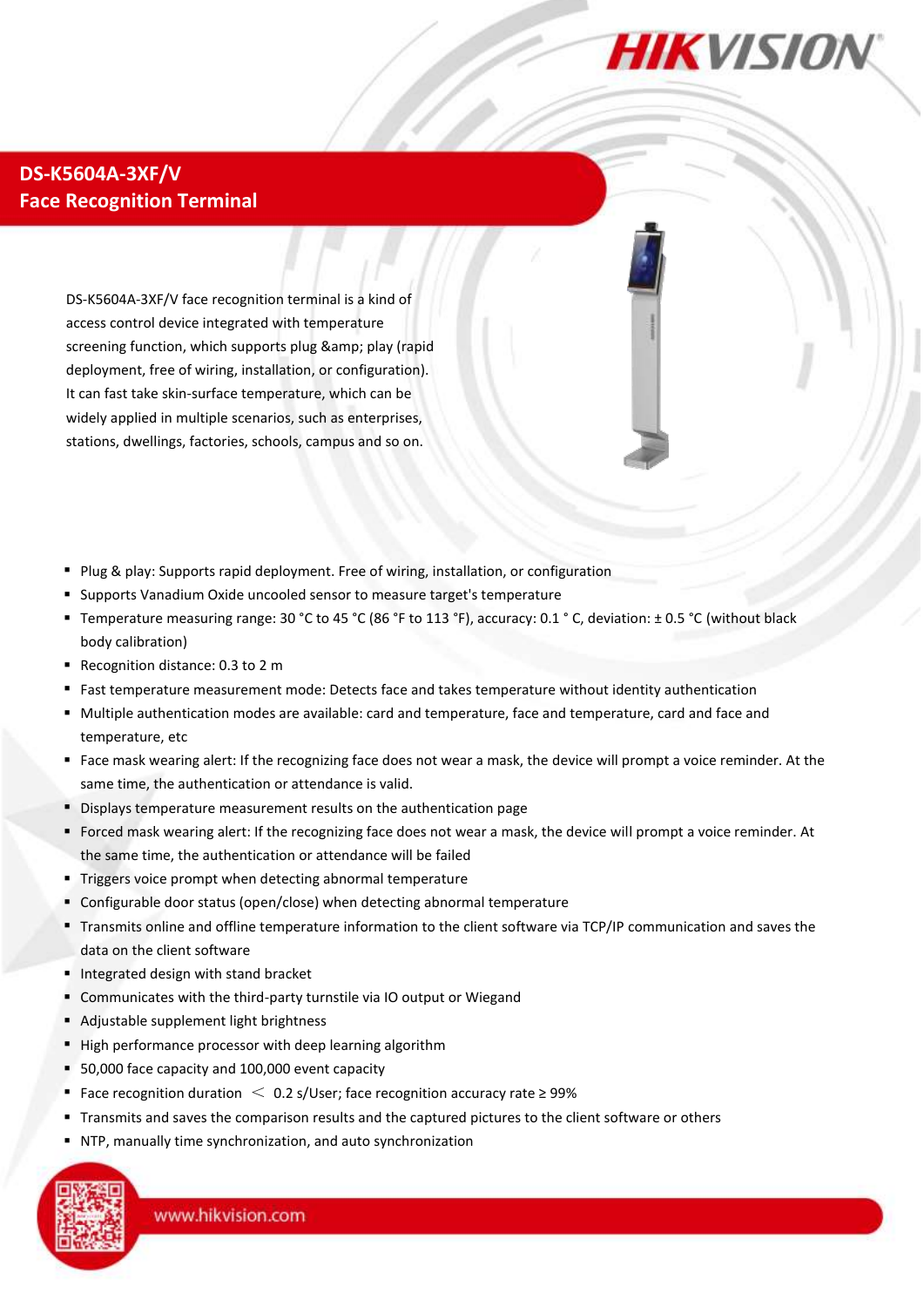

- **Watchdog design for protecting the device and ensuring device running properly**
- Audio prompt for authentication result
- \* In order to get an accurate temperature, after the device is powered on, you should wait for 90 min to warm the device up.
- \* Biometric recognition products are not 100% applicable to anti-spoofing environments. If you require a higher security level, use multiple authentication modes.

# **Specification**

| <b>Temperature measurement</b> |                                                              |
|--------------------------------|--------------------------------------------------------------|
| Temperature range              | 30 °C to 45 °C (86 °F to 113 °F)                             |
| Sensor                         | Vanadium Oxide uncooled sensor                               |
| Resolution                     | $120 \times 160$                                             |
| Frame rate                     | 25 fps                                                       |
| Measurement accuracy           | 0.1 °C                                                       |
| Measurement deviation          | ± 0.5 °C, without black body calibration                     |
| Measuring distance             | 0.3 to 2 m                                                   |
| Screen                         |                                                              |
| Size                           | $10.1$ -inch                                                 |
| Type                           | Touch screen                                                 |
| Camera                         |                                                              |
| Pixel                          | 2 MP                                                         |
| Lens                           | Dual-lens                                                    |
| <b>Network</b>                 |                                                              |
| Wired network                  | Support, 10/100/1000 Mbps self-adaptive                      |
| <b>Interface</b>               |                                                              |
| Network interface              | $\mathbf{1}$                                                 |
| <b>RS-485</b>                  | $\mathbf{1}$                                                 |
| Wiegand                        | $\mathbf 1$                                                  |
| Lock output                    | $\mathbf{1}$                                                 |
| Exit button                    | $\mathbf 1$                                                  |
| Door contact input             | 1                                                            |
| <b>TAMPER</b>                  | $\mathbf{1}$                                                 |
| <b>Capacity</b>                |                                                              |
| Face capacity                  | 50,000                                                       |
| Event capacity                 | 100,000                                                      |
| <b>Authentication</b>          |                                                              |
| Face recognition duration      | < 0.2 s per person                                           |
| Face recognition distance      | 0.3 to 2 m                                                   |
| <b>Function</b>                |                                                              |
| Face anti-spoofing             | Support                                                      |
| Audio prompt                   | Support                                                      |
| <b>Others</b>                  |                                                              |
| Power supply                   | 12 VDC/2 A                                                   |
|                                | 0 °C to 50 °C (32 °F to 122 °F)                              |
| Working temperature            | For temperature measurement: 10 °C to 35 °C (50 °F to 95 °F) |
| Working humidity               | 10 to 90% (No condensing)                                    |
| Application environment        | Indoor and windless environment use only                     |

### **Dimension**